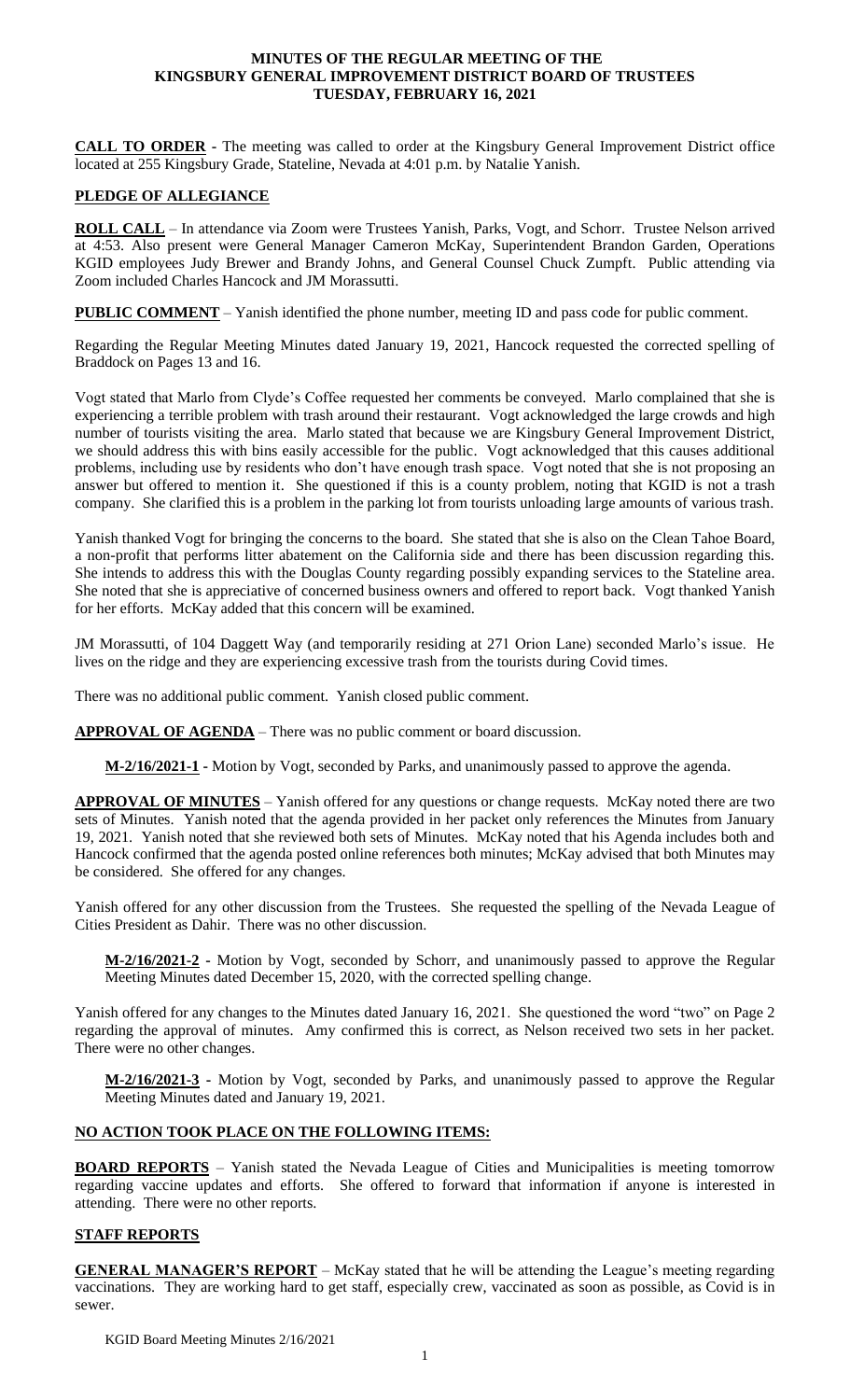Schorr questioned how it is determined that KGID if responsible for Summit Village retaining wall maintenance. McKay explained that they did not install the retaining walls and it wasn't dedicated to or accepted by KGID and should have been dedicated to the County. KGID did not have any documents previously and they are now being reviewed for determination. He noted the expensive responsibility. Schorr confirmed that it is still in review and McKay noted it could be our responsibility and future maintenance cost.

Schorr questioned Summary of Claims correspondence pertaining to Runtzel. McKay explained that is a PoolPac list of claims report received. McKay confirmed with Zumpft that a correction letter is not required. Schorr confirmed there are no claims for 2020 for the last quarter. Zumpft confirmed that the report is filed with the clerk and is an annual report due in February each year. Schorr questioned if the Summary of Claims was in 2019. Zumpft explained that the report was misaddressed as she was previously the recipient. This past year, it was sent to the KGID, it was copied to Runtzel (in error) and filed with the clerk. In response to Schorr's next question, Zumpft confirmed there were no claims made, but there are ongoing claims, including Protel and Toy. Only new claims filed are filed for the reporting year. Zumpft and McKay confirmed this is an annual report.

Vogt questioned the Governor Board Member Training on January 5, 2021, as referenced on Page 2 of the report. Vogt noted she attended 3 or 4 over her 10 years served. Schorr confirmed with McKay that it was sponsored by PoolPac. Yanish attended the meeting and commented that there was more discussion about PoolPac than board training. She encourages the trustees to attend training when available. Yanish noted other resources, such as Douglas County for ethics training, for example. She stated the importance of a refresher course annually, as everyone is busy with many jobs and tasks.

There were no other questions.

**ACCOUNTANT REPORT** – Yanish noted that Nelson's absence and commented that she generally has great questions. She added that after her review, she didn't have any questions. There were no other questions.

**UTILITY OPERATIONS SUPERINTENDENT'S REPORT** – Vogt referenced Page 1, indicating the crew has been removing snow from all of the fire hydrants in the district. She questioned if a neighborly agreement was made regarding Tahoe Douglas Fire Districts participation in this. Garden explained that the majority is currently the responsibility of KGID. Tahoe Douglas Fire has been pushing an "Adopt a Hydrant" program with little progress to date.

Schorr requested more information regarding exercising valves in tanks. Garden explained that to follow the manufacturer's recommendations the crew turns each gate valve in the district every twelve months to improve operation, clear out the seat area for solid shutdowns and avoid bleed back when shutting down zones.

Vogt questioned street maintenance specialist leaving KGID. Garden explained that Joel accepted a new position at STPUD. He started as a seasonal employee and was full time for almost 11 years. Garden acknowledged we are losing much knowledge with his departure, and we are excited for his new adventure.

Garden added that we have received the exhaust scrubber on Station 7. It has been installed and they will be doing a 4-hour test run with Tahoe Douglas Fire to monitor their living area tomorrow.

In response to Parks' question, Garden answered that one application has been received for Joe's position and they are running the advertisement longer to March 19, 2021.

Schorr requested additional information regarding changes to lead and copper rules. Garden explained that under the previous Presidency, the EPA made updates and changes. They sample for lead and copper every three years. After the Flint/Michigan incident, there has been additional scrutiny. Trump made changes and the new administration is reevaluating those changes and new revisions are expected shortly.

Schorr questioned Andria Road improvements and noted possible damage to snow removal equipment. Garden explained they performed a preemptive mitigation Friday to grind down the lip to alleviate issues for the plows. To fix this correctly, they will have to cut into Barton 12-14 inches, remove a section of the old pavement and repave.

Schorr questioned the Tahoe Summit Village HOA agreements for the retaining wall and why the responsibility isn't clearly identified. Garden reiterated McKay's comments explaining that Douglas County recently provided documents that KGID did not have. If it is not our responsibility and documents aren't clear, it has to be resolved.

Yanish noted they are replacing batteries and receivers for the meters. Yanish recalled that the meters have a finite life. Garden confirmed the meters are not being replaced; only the receiver that sends the signal. These have a minimum 10-year life expectancy and were installed in 2010 and 2011. He will budget accordingly in the next few years, but batteries must be available on hand for immediate replacement if needed.

Parks noted the water system hacking problem in Florida and questioned KGID safeguards. Garden Scada has multiple fire walls, and all operators have a unique identification login. It also requires three-part authentication to enter the system. Thunderbird Communications recently updated the system to prevent hacks. He added that we do not have a direct line to enter Scada and a third-party company provides access providing additional fire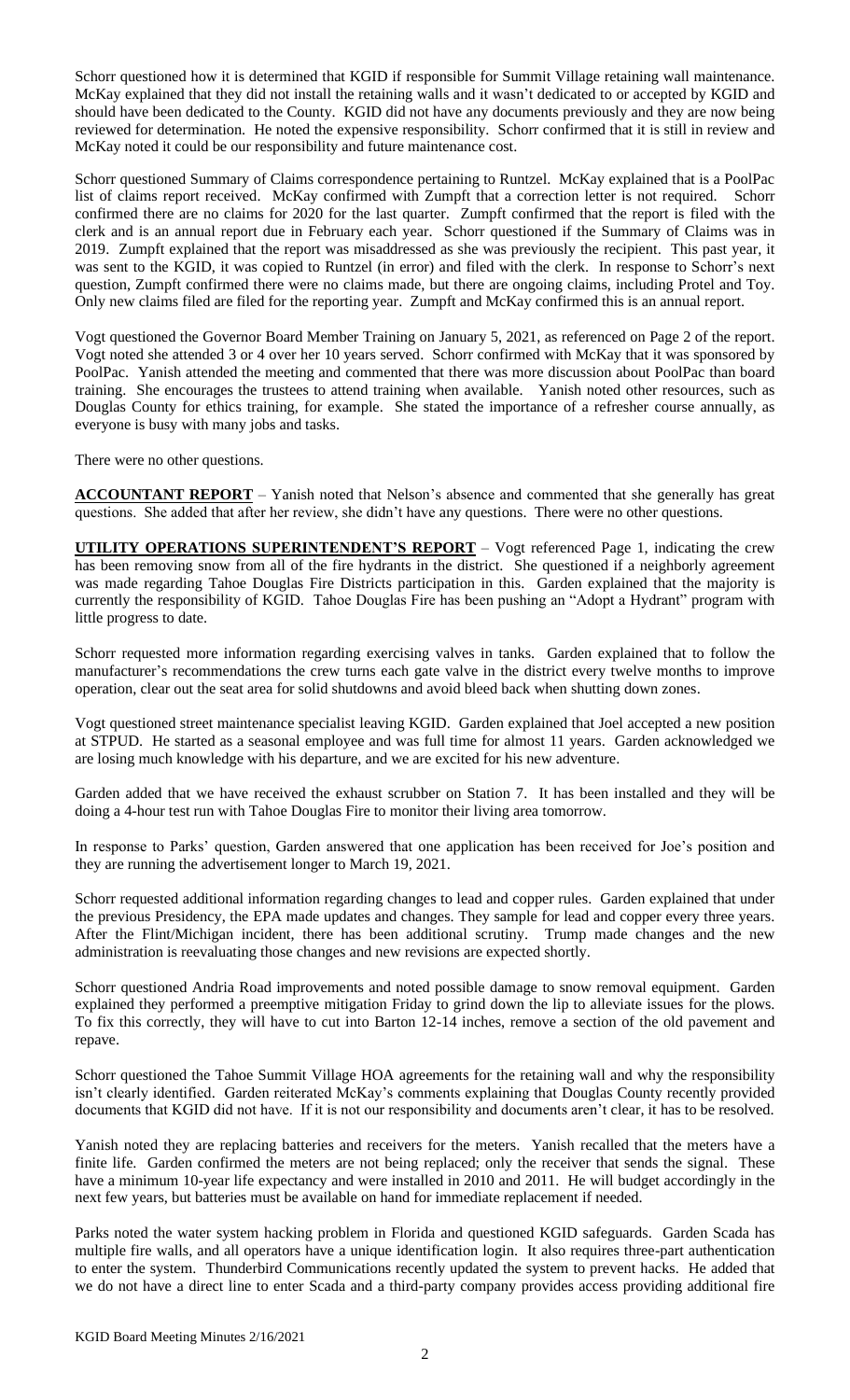walls to prevent hacking. McKay explained that Florida operators used the same portal with the same password and was easy to hack.

Schorr questioned the exhaust scrubber and Garden repeated that it has been installed and testing is scheduled tomorrow. Schorr requested additional information regarding scheduled intertie exercising with standby generator testing with Edgewood. Garden explained that we have a water intertie with Edgewood. If at any reason we are unable to run water through our water treatment facility, we are able to accept water from Edgewood. If Edgewood has issues on their side, we are able to give them water. Every two weeks 25,000 gallons is run through the intertie building which is returned at the next test. By the end of the year there is a zero balance of water owed either way. This is a failsafe to have in place for backup in the event there is a problem at either water facility. On the weeks that they are not testing the intertie, the operator exercises the generators, and they manually operate the water pumps at the stations to put them under a full load for proper exercise.

There were no other questions.

**ADMINISTRATIVE AND HUMAN RESOURCES REPORT** – Schorr questioned the prior complaints regarding trash and Judy and McKay confirmed this is not our building as the coffee shop is separate. There were no other questions.

**ATTORNEY'S REPORT** – Zumpft noted there is nothing to report.

**CORRESPONDENCE** – None noted.

**ENGINEER'S REPORT** – Yanish offered for any questions; there were none.

**APPROVAL OF CONSENT CALENDAR** – Parks questioned the payment to the Los Angeles Truck Center for batteries in the amount of \$4,955, noting it is a large amount. McKay noted this purchase also included maintenance and other parts and the reference space on the report is limited. Garden explained that when the truck was used on an emergency water leak, the engine was dying and slow to restart. The vender is Velocity Truck (Los Angeles Truck Center) from Sparks they found all four batteries were dead and both alternators were not operating properly. It is a large truck with two engines; one to drive unit and the other auxiliary. There was also front-end work performed. They were also having issues with the heater as the fan motor would stop. They also operate the air conditioner (even in the winter) so that the electronics stay cool. He clarified this was not an annual maintenance, just necessary at this time.

Parks questioned the high payment to NV Energy for 97 Beach Club Drive on Page 13. Garden explained this is the treatment facility, containing three 300-horse motors at the end of Kahle Drive.

Schorr questioned check #60017 regarding snow removal expenses for \$2K. McKay explained there is an agreement between Heavenly, Tahoe Village and KGID to remove the snow wall at the edge of Quaking Aspen to the bottom of the ski run, which narrows the road. This cost is approximately \$6K which is split evenly. Yanish noted she had the same question.

Yanish noted Page 12 for legal fees for Tahoe Beach Club easement check #59973. She questioned if these fees will be reimbursable. McKay explained it is for the easement of the control wiring that had to be moved from the panel to the vault as realigned. These are fees for Zumpft's work outside of the contract with them.

There were no other trustee questions. Yanish offered for public comment; there was none.

**M-2/16/2021-4 -** Motion by Parks, seconded by Vogt, and unanimously passed to approve the Consent Calendar Item A: List of Claims in the amount of \$820,805.97 as represented by check numbers 59819 through 60044.

#### **UNFINISHED BUSINESS**

### **NEW BUSINESS**

**DISCUSSION ON REQUEST FOR SUPSENSION OF SERVICES FROM 104 DAGGETT WAY:** Garden reported in writing*: The owner of 104 Daggett Way, Jean-Marc Morassutti, has appealed for this item to be brought forward to have water and sewer charges suspended for their property because they are planning on demolishing the structure and rebuilding. The initial request to suspend services was denied by staff due to the*  fact that the structure is still standing and has not been condemned by the county/health department. Below is the *language from Kingsbury General Improvement District Resolution NO. 2010-2, A RESOLUTION ESTABLISHING POLICY GOVERNING THE VALIDITY OF UTILITY CONNECTION PERMITS, Item #6 and Item #9 that address this situation.*

*6. In situations involving Douglas County's or any other governmental entity's condemnation of a property,*  whether a permanent building structure or mobile home, District shall suspend its monthly sewer and water *charges, provided there is no use of water, until a new certificate of occupancy is issued. No such suspension shall be effective until the end of the month in which District is officially and actually notified of the condemnation in writing. The foregoing suspension policy, including the notification requirement, shall also apply to buildings which have been officially declared uninhabitable.*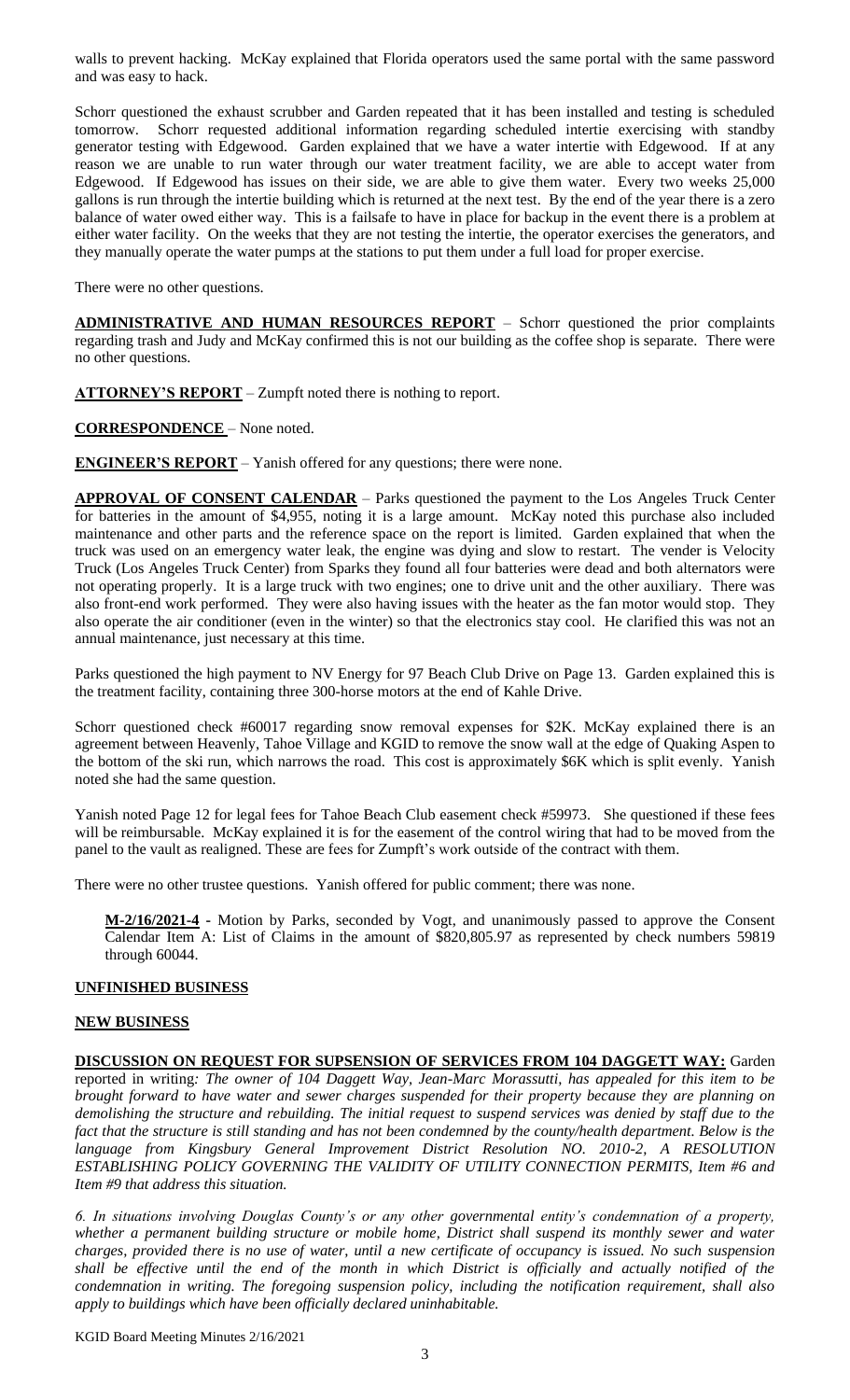*Absent a compelling basis therefore, no such suspension shall exceed eighteen (18) months from the date of District's action suspending the charges.*

*9. If a permanent structure or mobile home is intentionally totally demolished by the owner for the purpose of rebuilding, the property shall be considered uninhabitable and the above-cited provisions of condemned and uninhabitable property shall prevail, provided that there is no use of water. In the event water will be used for reconstruction purposes, the owner must install a permanent water meter in accordance with the connection permit size required, if not already provided, and water usage will be billed at the existing metered usage rate.*

*With the dwelling still standing and having not been officially condemned, staff was unable to authorize the suspension of services as the language within Resolution 2010-2 only allows the Trustees to make such decisions.*

*Resolution 2010-2, Item #12 The Board may, on its own motion, find that by reason of special circumstances and special provision of this regulation/policy should be suspended or modified as applied to a particular premise and may, by majority vote, order such suspension or modification for any such premises during the period of such special circumstances, or any part thereof.*

*Mr. Morassuti has provided documentation for this request with information about the property.* 

Garden explained that the background information was provided along with the presentation from Morassutti. Staff cannot approve this request based on Resolution 2010-2 as the structure is still standing, is not demolished or condemned by the County or Health Department. He offered for any questions and offered for Morassutti to make comments.

Morassutti noted the presentation provided explained that they are requesting suspension of services. They purchased the home in December 2018 for a retirement home with renovations in April 2019 and have never occupied the home. During renovations they were contacted immediately about rot, mold, carpenter ant infestation, non-declared and non-permitted structural repairs. They have entered litigation with the previous owner and home inspection services. As of September 2020, the home inspection services company accepted blame and have reached a settlement with Morassutti. He is currently in litigation with previous owner.

The property has not been occupied. He noted the water, gas & electric usage all reflect an unoccupied home. They have a "demolish and rebuild requirement" as the home is burdened with structural damage. In May of 2020, they hired an architect, in January 2021 the engineer approved the drawings, the TRPA permit has been issued and the house will be demolished by F&B May 1, 2021.

Due to TRPA restrictions prohibiting the demolition of the property until May 1, 2021, he continues to pay the water bill. He confirmed the water, gas & electric are shut off at the house while they wait to dig and he requested suspension services for this house. He included pictures of the property, along with evidence of the temporarily electrical pole, noting interior pictures show it is inhabitable. The site plan and elevations are also provided along with proof of engineer analysis. He restated that it has not been occupied since purchase and the property is inhabitable. Demolishing will begin May 1, 2021. He requested immediate suspension of services prior to May 1, 2021.

Trustee Nelson joined the meeting at 4:53pm.

Parks questioned if there were any use for water for during demolition to keep dust down or other construction use. Morassutti stated water is not required on residential and added TRPA would be against this. He noted that there are restrictions on dust on the street. For demolition, they do not want a waterline, gas or electricity to the property.

Vogt questioned McKay's input regarding the history of this resolution, noting she does not recall previous suspension of services. McKay noted a prior four-plex on Quaking Aspen with suspended services due to a fire. Similar to this request, services were suspended as it was inhabitable, and he supports this request. He explained that if Douglas County condemns the house or if someone demolishes it, we can suspend service. There will be a new permit issued and it will start like new construction. McKay noted the unfortunate timing for TRPA requirements prohibiting digging and recommended granting this request.

Schorr questioned snow removal on the street. McKay explained that the snow removal fee would remain in effect. Schorr confirmed with Morassutti that snow removal fees are acceptable, and he agreed. He clarified that his request is to suspend water and sewer. Schorr requested confirmation of the amount due. Morassutti stated he is just now asking for suspension now until new construction needed for approximately one-year from this date. Schorr estimated the cost of approximately \$136 for 12-months, is less than \$2K.

Yanish offered for other Trustee questions.

Nelson questioned the time period as it is not included in the recommended action. Morassutti confirmed he is requesting immediate suspension the house cannot be demolished until May 1, 2021, due to TRPA constraints and environmental concerns, noting demolition will comply with KGID's policy to suspend services. He confirmed that he is asking the board to override the policy to immediately suspend services. Nelson questioned McKay when water billing will begin for a new construction or remodel. McKay explained that we are permitted to provide suspension of costs and services for 18-months, which will coincide with construction. Nelson confirmed it will be for water and sewer immediately for up to 18-months.

KGID Board Meeting Minutes 2/16/2021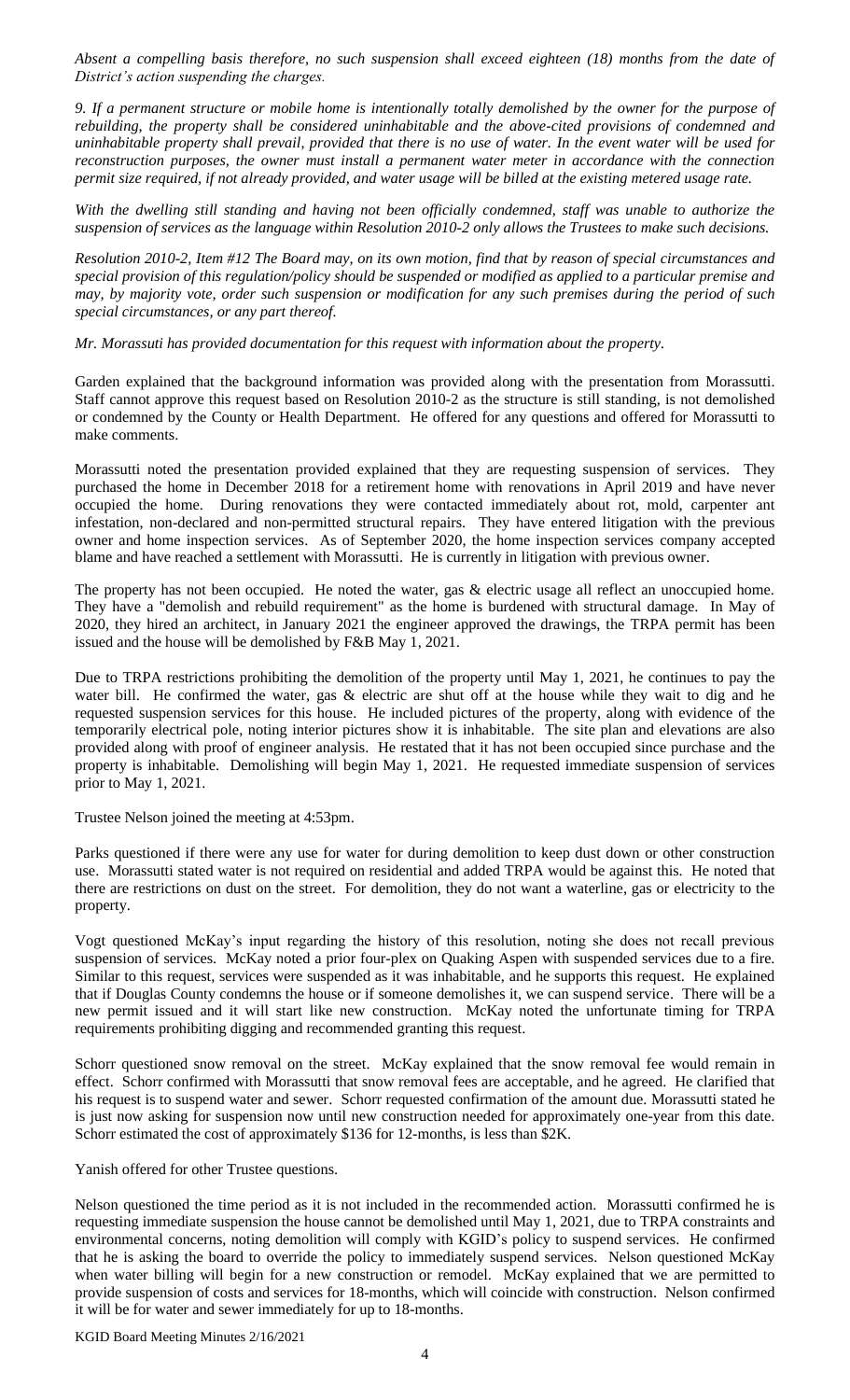Zumpft questioned 1) the trigger for reconnection and 2) if the new connection fee is grandfathered. McKay explained the connection fee is grandfathered; however, he explained the service line size will be increased resulting in an increase in base rate.

Morassutti reminded the board that the fire prevention system will not be associated with KGID and will be a stand-alone system.

Zumpft restated his first question about the trigger to reinitiate charges. McKay explained it is whatever comes first, 18-months or request to reinstate water. Morassutti argued that it would depend on the permit and McKay explained the permit will depend on many factors. McKay explained that if he is not ready for water in 18 months, he may request an extension from the board. McKay confirmed that the request for water or 18-month timeline will trigger reconnection. In response to Zumpft's next question, McKay explained that the meter is removed to eliminate water flow.

Morassutti requested clarification and Garden confirmed the meter is currently in place but is turned off. Garden explained to trigger the water reconnection, a permit can be taken out without water served to the property. If the house is not complete and there is no Certificate of Occupancy, rates will commence after six months.

Schorr questioned the use of water for fire danger and owner responsibility. Morassutti confirmed there is a fire hydrant in front of his property. Schorr questioned if there should be any responsibility in this fee for use. Morassutti stated he is unfamiliar with fire department use and charges to a homeowner. He argued that he hasn't seen that charge include in his water bill. He added that fire protection is part of municipal taxes. Schorr restated his question. Morassutti asked if anyone has ever been charged for water usage to extinguish a fire at their house. McKay explained that fire usage is built into the rates, and fire protection isn't billed from the use of hydrants. If there is a separate fire protection system line into the house there will be a stand-by charge for that connection for the internal part of the house.

Morassutti questioned the difference of requesting suspension of these services now versus in May 2021. He requested clarification of fees due over and above the snow removal fee. McKay confirmed that the snow removal fee is the only fee. McKay explained that a permit will be required, which will not require water usage upon issuance.

Nelson requested to clean up the language in the action for a specific customer request to include dates and timing. Garden apologized, as there was an email that should have been attached. The request would start immediately to follow resolution not to exceed 18-months. Morassutti noted his presentation and read Item #1 request to KGID as follows:

"Immediate temporary suspension of KGID services at 104 Daggett Way. #2: Consideration to suspend services billing prior to May 1, which is relative to the TRPA allowable demolition date." He confirmed this is the requested action.

Yanish noted that she had a request that was granted based on a fire at her condo. Her property was condemned, noting the ordinance allows for suspension of water or sewer fees for 18-months. She noted the only difference is the Douglas County Building Department has not condemned this home. She questioned if it is necessary to complete this process or grant the request under special circumstances. She noted it was similar in circumstance as the property is not fit for habitation.

Nelson questioned the best way of stopping services mid-cycle or choose a date within billing cycle. McKay confirmed charges can be pro-rated for any charges.

**M-2/16/2021-5** - Motion by Nelson, seconded by Parks, and unanimously passed to approve the customer's request to temporarily suspend service, commencing immediately, following Ordinance 2010-2 Item 6 and 9, addressing the time periods allowed for such.

Parks added that she was sorry he didn't call sooner, noting the property is inhabitable. Morassutti stated that these circumstances were very unfortunate. He explained that he is an aero-space engineer and understands structures. He has built prior homes. The home is a geodesic dome and mold detected behind the walls would have spread from the outside. He added this would be his ski house and the neighbors should be happy with the home they will be build.

Yanish confirmed the motion is correct for accounting purposes and McKay agreed. She offered for any further comments from the trustees; there were none. She offered for public comment; there was none.

Yanish wished him well. Morassutti thanked Garden for his services and support. Schorr wished him well in his construction project. Morassutti left the meeting.

# **DISCUSSION ON REPLACEMENT OF 2 HEATERS FOR KGID EQUIPMENT STORAGE BAY AT**

**160 PINE DRIDGE DR:** Garden reported in writing: *It was brought to my attention that the 2 heaters in the storage bay that the Vactor and street sweeper are kept in were not operating. Crew members checked the heating units and found that the pilot lights for the burners were operating and when receiving signal from the thermostat the burners would ignite but the heater blower units would not come on to blow the heat through the garage.*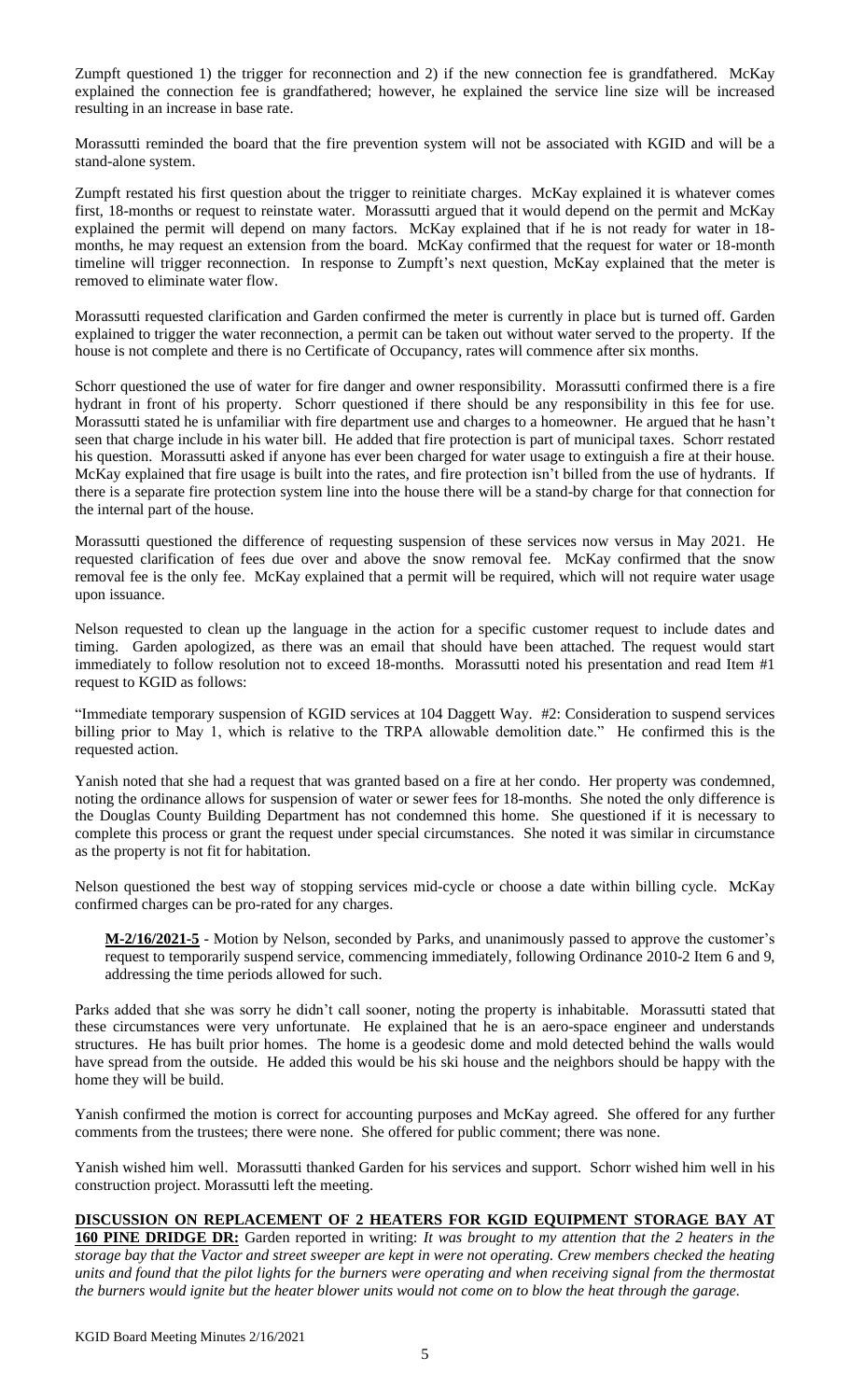*Tilley Plumbing and Heating was called in to diagnose as they perform the majority of the heating and cooling work for the district's facilities. After inspection they found that both blower unit motors are seized and the heat exchangers on both units are cracked. The blower motors could be replaced to get the heaters functional again, at a fraction of the cost, but the cracks in the heat exchanger would create a health and safety issue with toxic fumes. The cracks in the heat exchangers allows for carbon monoxide gas to be expelled directly into the air around the heater and not out the exhaust flue as designed having the potential to fill the entire bay with carbon monoxide gas and possibly migrating from the storage bay to the offices above the bay that are rented out.*

*Tilley Plumbing and Heating's proposal is to replace both units with new 75k BTU units to match the ones being replaced. Total cost for units and installation was quoted at \$7,197.19. The recommended action amount is to cover any additional parts or labor that may come up during the process of replacement.*

Garden noted the report is all inclusive. Yanish offered for any questions from the trustees.

In response to Nelson's question, Garden explained this is unbudgeted and will come out of capital. Yanish offered for any other questions or a motion. Vogt made the motion.

Nelson questioned how we plan to heat the storage area for the long term. Garden explained the units are similar to other warehouse storage facilities. The biggest problem was the cracked heat exchangers. They could have replaced the fan motors, but the cracked heat exchangers create a health and safety issue with carbon monoxide. Nelson questioned the need for an improved heating system. Garden explained they are efficient and recommended for this type of facility. A forced air unit would be quite cost extensive and is not suitable for storage bays. They are thermostat controlled, set at 50 degrees. This was detected during inspection in a cold spell.

Yanish offered for any other board comment. She offered for any public; there was none.

**M-2/16/2021-6** - Motion by Vogt, seconded by Parks, and unanimously passed to approve purchase and installation of 2 heaters for the equipment storage bay at 160 Pine Ridge Dr. with Tilley Plumbing and Heating for an amount not to exceed \$8,000.00

**DISCUSSION ON SELECTION OF SCORING MATRIX FOR CANDIDATES APPLYING FOR GM POSITION AND INTERVIEW QUESTION INTENTION FOR CANDIDATES** - McKay reported in writing: *I have included a hiring matrix for your review. The issue here is not necessarily the questions but how do you want to weigh the answers to the questions that we will ask.*

*In the February 2nd meeting, I said that I would give you the lists of the questions that I thought should be asked. After putting a lot of thought into the questions, I realized that by giving the board of Trustees the questions I would also be putting the questions out for all of the applicants to view. I consulted with Chuck on this, and he agrees that it would not be a good idea to make the questions public at this time. Making the interview questions public now would be akin to cheating on an exam. I propose the questions be given to the Trustees before the first interview. If you have a question you would like to be included on the list, please send it to me.*

*The public may also submit questions prior to the first interview. All candidates must be asked the same questions. If a follow-up question is asked of the first interviewee, then that same question must be asked of all the candidates. This means that if a follow-up question is not asked of the first interviewee, then it cannot be asked of any of the remaining interviewees.*

*The first round of questions is designed to get an understanding of the personality of the candidate. Some of the questions may seem a bit generic but they will have a purpose. All of the first-round questions are designed to see how the candidate reacts when asked something unexpected. These questions will be asked in a face-to-face or virtual meeting. The second round of questions will include behavior-based questions requiring the applicant to hypothesize what they would do when presented with a realistic workplace scenario. This type of framework showcases their judgment and decision-making skills. The second round will be emailed to the candidates that make the first cut; and the third will most likely be in person again. Below is a mixture of the intent of the questions that will be asked in the first, second, and third round of interviews.*

*• We want to find the strengths that would set a potential candidate apart from the others.*

*• We want to ask questions that probe the applicant's thoughts of the position and what they might want to accomplish in that position. • How will the applicant impact the future of KGID? It draws on information the candidate has received about pain points for the company and explains exactly how they will address them in the short-term. It also shows they were actively listening and interested in addressing the issues of the company instead of creating their own priorities.*

*• Will the applicant "fit" into the KGID system and atmosphere. Do they have teamwork skills? How do they work under pressure?*

*• Finding out what the applicants' goals are will convey the intent of the candidate to stay and invest in KGID for the long term.*

*• We want to ask if they think something may be changed within KGID. This gives an idea of the candidate's impression of us from the outside.*

*• We want to make up a scenario and see how the candidate would solve the problem.*

*Answers to behavioral questions tell us a lot about the candidate: how they approach their work, coworkers, colleagues, and how they would act in various work-related situations. But they do not tell us*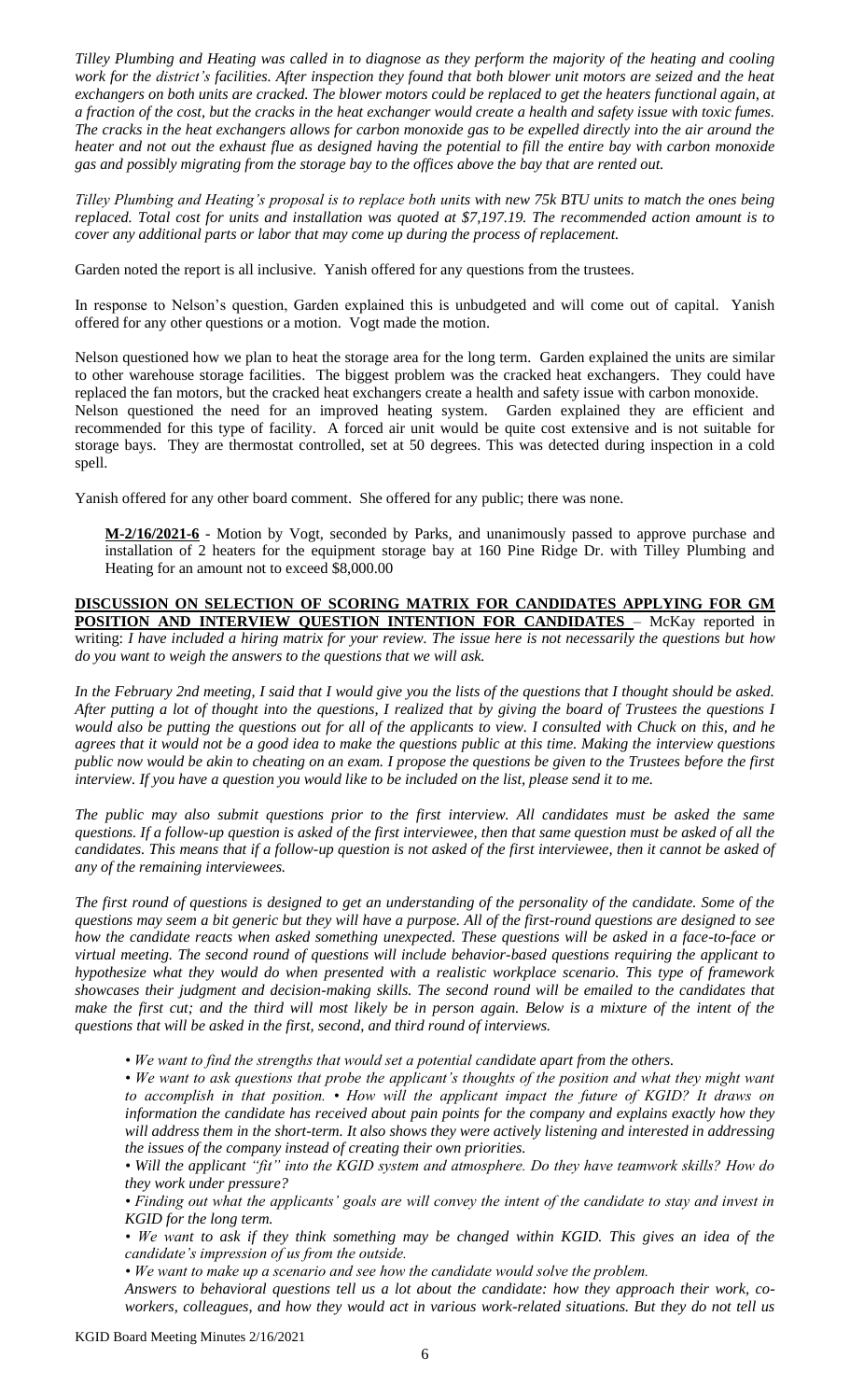*much about the applicant's readiness for a particular job, especially for a technical aspect of it. Only answers to technical questions (both theoretical and practical) will tell us something more about their readiness for the job–whether they can really do it or can just talk about doing it. Of course, in some cases they will get on-job training, but we should expect them to know how to handle this or that. Weighting the answers. As a board, you must decide if you want to put weight on any, all, some of the questions and what is the weight you want to put on them. To put weight to the answers we must first identify a key job qualification. Examples are:*

- *Management Experience*
- *College Degree and which degrees mean more than others?*
- *Potential "fit" into the structure of KGID*

*At the time this report was written, there are thirty candidates for this position. I expect about another fifteen applications to come in within the next two weeks.*

McKay explained that the matrix is a scoring mechanism for all of the interviews. He noted the matrix and questions provided. He recommended that the trustees determine if there are some requirements that should have a multiplier, such as experience and education. He noted answers may be weighted differently and scored 1-5. The items will be scored by each of the trustees and discussed.

Schorr requested confirmation regarding the application process and pre-screening. McKay confirmed it was requested at the last meeting that the board review all applications. McKay explained that the office will sort the applications and separate potential candidates. There are thirty applications received to date and he anticipates receiving approximately ten more. He explained there will be three rounds of questioning; the first round will consist of generic questions; second round will have questions by mail, and the final candidates may be questioned in person again.

McKay reviewed this item with Zumpft. He explained that the actual questions were not provided now as it would become public and candidates would have access to the questions. The questions will be provided to the trustees later and suggested any questions be submitted to him from both trustees and public. He stated there are 35 questions in the first round and each interview will take an hour and a half. He suggested timing the interviews to keep answers concise.

McKay explained they hired many employees over the last 15 years and he had experience prior to that. He added it is different for public employees than private system. He noted that he and Judy have experience to help find a replacement that will be chosen by the board.

Schorr confirmed that the drop box will include applicants with little or no experience and will need to be scored. McKay explained that unqualified applicants will be obvious and don't need to be scored. McKay explained that he and Judy will separate the applications for their consideration. Schorr confirmed that the trustees are the first screeners. McKay stated that he is aware of the requirements to run a sewer and water facility. He explained that some applications will not be considered by the board. He explained that many of the applicants will not be interviewed and will receive a letter in the mail.

Vogt questioned how many of the applications received are sufficiently qualified. McKay stated that seven can be considered and he expects more applications to be received.

Parks confirmed that not all applications will have to be scored. She requested clarification regarding second follow-up questions. McKay explained they have been advised that that all candidates should be asked the same questions. He stated it would be acceptable to ask a candidate to expand their answer. McKay confirmed this is a requirement from Pool Pac. These candidates will want to brag, and trustees can ask to expand.

Nelson questioned when the matrix will be used. McKay explained it is for the scoring of the first set of interviews. He will provide separated applications for the board's review. In response to Nelson's question regarding parameters used, McKay explained experience in public works and other relatable experience. He added it will be obvious if a candidate should be interviewed. McKay confirmed that he has not scored or ranked the applications. He has made personal notes but doesn't want to advise the trustees at this time. McKay explained that the application closes February 26, 2021, and he advised the link is available for review at any time. He noted that trustees will score differently 1-5 and some may use decimal points. He confirmed that questions will be provided before the interviews and will include a note taking area. He offered to assist by adding up the scores.

Nelson questioned if the candidate sheet should include a line for Public Works, Experience, and College Degree. She requested clarification regarding the term Fiscal Analysis. McKay stated this was a suggestion and he is open to changes. He noted the different columns that may be considered.

Yanish offered for other questions. She confirmed that direction is needed for weighting the criteria.

McKay explained that weighting would need to be considered. He stated that scoring will be reflective without a multiplier and doesn't recommend it. Yanish questioned if the trustees agree with the topics. McKay offered for any suggestions.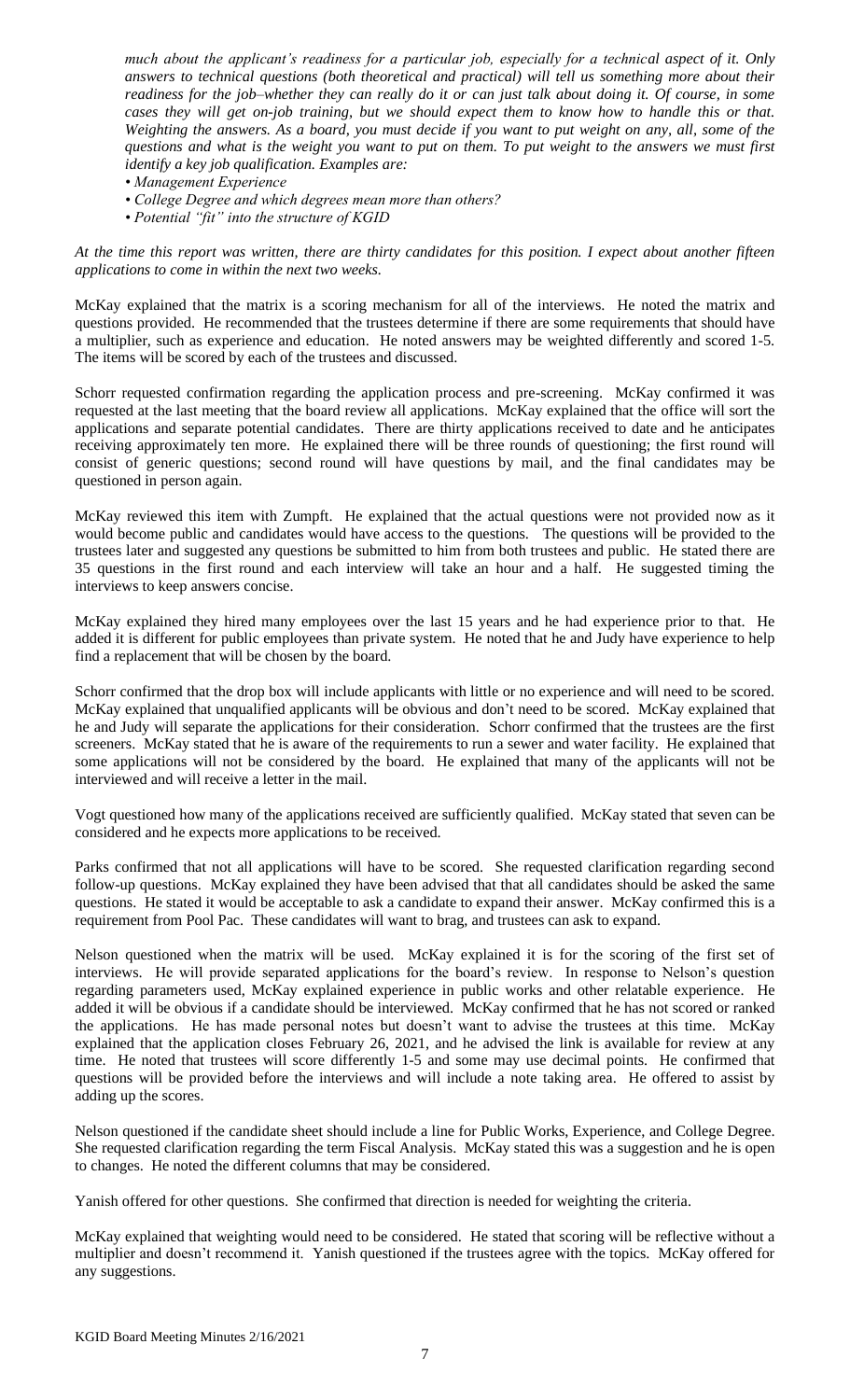Nelson addressed college degree preferences and McKay stated that there is a variety of degrees, and he used an engineering degree as a variable. He advised against a weight a degree noting that resumes should be reviewed for relatable experience.

Yanish confirmed with McKay that flexibility is needed, and recommendations can be made by McKay and Brewer. The drop box provides ample time to review applications.

Parks stated that the matrix will change as the application process progresses and McKay agreed. He added that second round written questions will portray presentation and writing skills. Parks stated that each trustee will have their own interpretations. Vogt added that applicant variables will be considered individually by the trustees. She explained that degrees don't necessarily equal management skills. She agrees with McKay that the weighting should not be included.

Nelson agreed with Vogt regarding the importance of management experience and noted this should be added to the matrix. McKay agreed to add this.

In response to Schorr's question, McKay explained that there will be a number corresponding to each of the questions.

Vogt questioned when references will be reviewed. McKay explained that everyone with a resume has been provided with an application requesting references. They are already making calls as this is a time-consuming process.

Schorr questioned the background check process. McKay explained that we can perform a background check only after an offer is made. As a government agency, there are limitations, including questions that cannot be asked. McKay explained a full background check will be performed.

Nelson confirmed with McKay that offers can be rescinded and McKay commented this has happened before with field workers. He added that the offer will be pending a review of the background check and credit references. She questioned which items would preclude rescinding an offer. McKay answered embezzlement, for example. She questioned a Felony DUI and he replied that concerning items would be brought to the board with a recommendation. Nelson noted that they should know about it before hand and McKay explained that if they lie on their application, it's an automatic disqualification.

McKay asked if there is anything else to add to the matrix. He also requested for any other applicant questions be sent to him directly.

Yanish noted that the interview time of an hour and a half is a long period of time. She confirmed that the trustees are receiving resumes with personal and confidential information and should be kept confidential. She advised that everything in the drop box cannot be discussed. Zumpft stated they can't discuss it amongst themselves. Yanish confirmed that the confidential information should not be discussed with trustees or other public. Zumpft confirmed that the Open Meeting Law would also prohibit discussion amongst the trustees.

Yanish suggested calling references until after the applicant has been vetted. She offered to provide additional suggestions via email. She questioned if Brewer had anything to add. Brewer noted that McKay is covering most of this. She added that the applications were provided (not resumes) which include less confidential information. She estimated eight qualified candidates. McKay noted that references will be explored for initially qualified candidates.

McKay requested approval of the matrix with amendments to include Nelson's suggestions including public works, roads and supervisory experience. Schorr agreed with public works.

Vogt requested clarification regarding the timeline. McKay confirmed the next meeting will be March 16, 2021, and finalists will be selected at that meeting. The interview process will commence at that time. Parks confirmed the interview process will be reviewed at that time.

**M-2/16/2021-7** - Motion by Nelson, seconded by Parks, and unanimously passed to approve the matrix, as amended, to include public works, roads, and supervisory experience, for use as a scoring guide for the evaluation potential candidates for the position of General Manager.

Yanish offered for public comment, and she provided additional time to respond. There was none.

**OTHER REPORTS** – There were no other reports.

**FINAL PUBLIC COMMENT** – Hancock thanked McKay for letting him back into the meeting at least four times. He noted the internet issues in Texas due to the inclement weather. He agreed that engineers don't always make the best managers. Yanish thanked him for his attendance.

Nelson requested that meeting times be changed back to 6pm. Yanish thanked Yanish and offered for comments from the other trustees to consider this. Vogt stated that she prefers 4pm meetings but offered to consider what works best for all trustees.